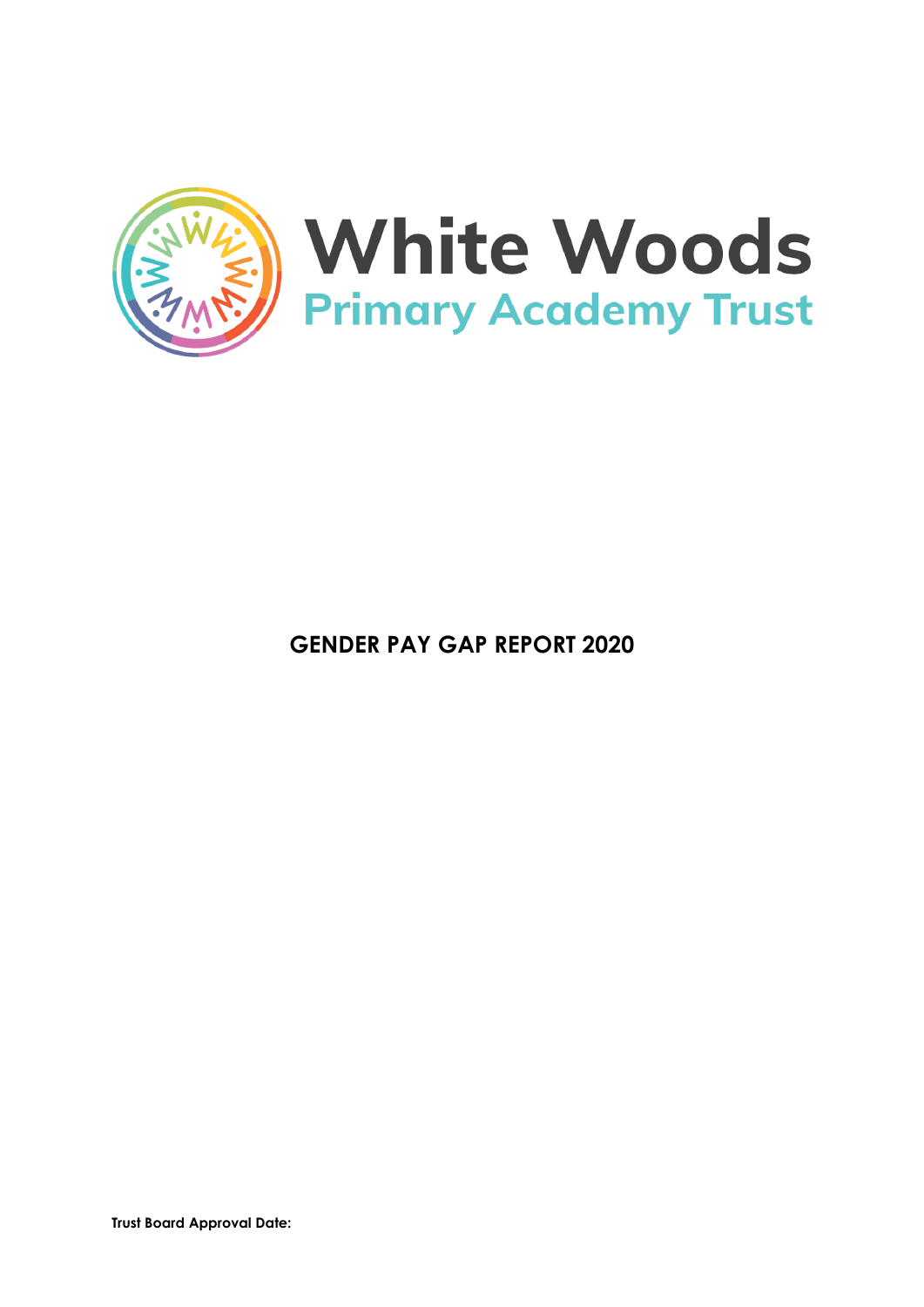## **Introduction**

The Equality Act 2010 (Specific Duties and Public Authorities) Regulations 2017, require 'specified public authorities' including multi academy trusts with 250 or more employees to report and publish gender pay gap information. This sets out statutory calculations every year showing how large the pay gap is between their male and female employees.

White Woods Primary Academy Trust ("the Trust") is a legal employer for more than 250 employees. This means that it has been required to publish its gender pay information annually from 31 March 2018.

Further information on Gender Pay Gap Reporting can be found on the following link:

<http://www.acas.org.uk/index.aspx?articleid=5768>

The Trust follows the School Teachers' Pay and Conditions Document and statutory guidance relating to the determination and rates for teachers pay. This is set out in the Trust Pay Policy which is updated each year. The Trust follows the National Joint Council (NJC) for scale point rates for support staff pay. The Trust adopted the recommended pay increases for both Teachers (September 2020) and Support Staff (April 2020).

The Trust employed 579 people at 31 March 2020 *(2019: 599 people)* of which 10% *(2019: 8%)* were male and 90% *(2019: 92%)* were female. The table below shows that 88% *(2019: 88%)* of employees who fall in the top quartile are female.

The mean and median hourly rates do not accurately reflect the gender pay equality in the Trust. Employment opportunities are open to all people regardless of gender and this is reflected in the proportion of females which fall within the top quartile and upper middle quartile. The nature of roles which fall within the lower quartile tend to attract females rather than males as they provide the opportunity for part time/term time only working.

## **Pay Quartiles**

| Quartile                        | Male    |         | Female    |           |
|---------------------------------|---------|---------|-----------|-----------|
|                                 | 2019    | 2020    | 2019      | 2020      |
| Top quartile (highest paid)     | 18(12%) | 17(12%) | 131 (88%) | 128(88%)  |
| Upper middle quartile           | 17(10%) | 25(17%) | 157(90%)  | 119(83%)  |
| Lower middle quartile           | 11(8%)  | 14(10%) | 122(92%)  | 131 (90%) |
| Lower quartile (lowest<br>paid) | 2(1%)   | 3(2%)   | 141 (99%) | 142(98%)  |
| <b>TOTAL</b>                    | 48(8%)  | 59(10%) | 551 (92%) | 520(90%)  |

The table below reflects the number (percentage) of men and women in each pay quartile.

# **Pay and Bonus Gap**